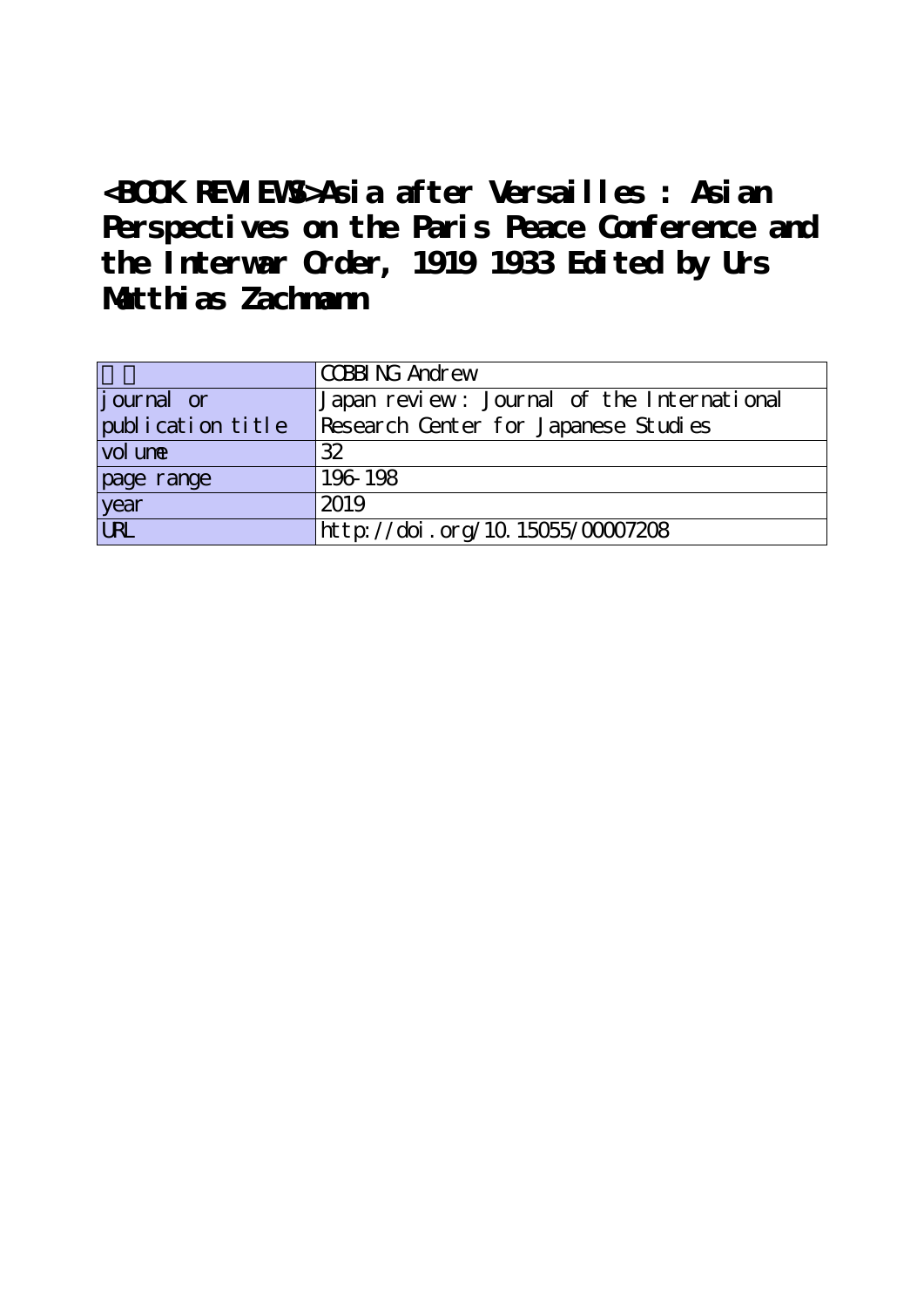# **BOOK REVIEW**

*Asia after Versailles: Asian Perspectives on the Paris Peace Conference and the Interwar Order, 1919–1933* 

**Edited by Urs Matthias Zachmann**

Edinburgh University Press, 2017 248 pages.

#### **Reviewed by Andrew COBBING**



At first glance, the premise of this volume seems almost counterintuitive. The project is to search beyond the confines of Eurocentric scholarship, yet Paris appears, ironically, at the centre of the Asian experience here. There is also a familiar European look to the temporal framework, with the interwar period sandwiched between two world wars. As Cemil Aydin points out in one chapter, however, the Muslim experience involved a sustained conflict from the Italian invasion of Libya in 1911 up until World War Two. In East Asia as well, armed conflict was underway before 1914, including Japan's wars against China (1894–1895) and Russia (1904–1905), a contest even described as World War Zero.<sup>1</sup> Thirty years later, fighting in China again preceded the outbreak of World War Two, while the notion of "transwar Japan" also reflects a growing awareness of long-term developments bridging these years of conflict.<sup>2</sup>

Nevertheless, Urs Zachmann justifies the focus on Versailles by pointing out the intense global interest in the Paris Peace Conference during the early months of 1919. Its importance for people in Asia also becomes apparent when considering the long-term psychological impact of unfulfilled expectations across the continent. There was, briefly, widespread optimism, or as John Lobreglio puts it, "global intoxication with Wilsonian idealism" (p. 144), before the onset of disillusionment and, in turn, disgust at the perceived hypocrisy of Western powers for preserving an old imperial order in the new clothes of the League of Nations. Seen in this light, the legacy of Versailles appears more profound than revisionist scholars have suggested when trying to distance the peace conference from the origins of World War Two.

Zachmann, for example, claims that Margaret MacMillan, a prominent advocate of this approach, ignores her own evidence in her monograph *Paris 1919*. Similarly, Lobreglio questions MacMillan's conclusions by stressing the deep psychological scars the peace conference left on Buddhists in Japan. Disappointed by the failure of Japan's proposal for a racial equality clause, they also condemned the victorious powers as "mountain bandits" for the harsh terms imposed on Germany (p. 158). For this group, moreover, Wilson's notion

<sup>1</sup> Steinberg 2005.

<sup>2</sup> Gordon 2007.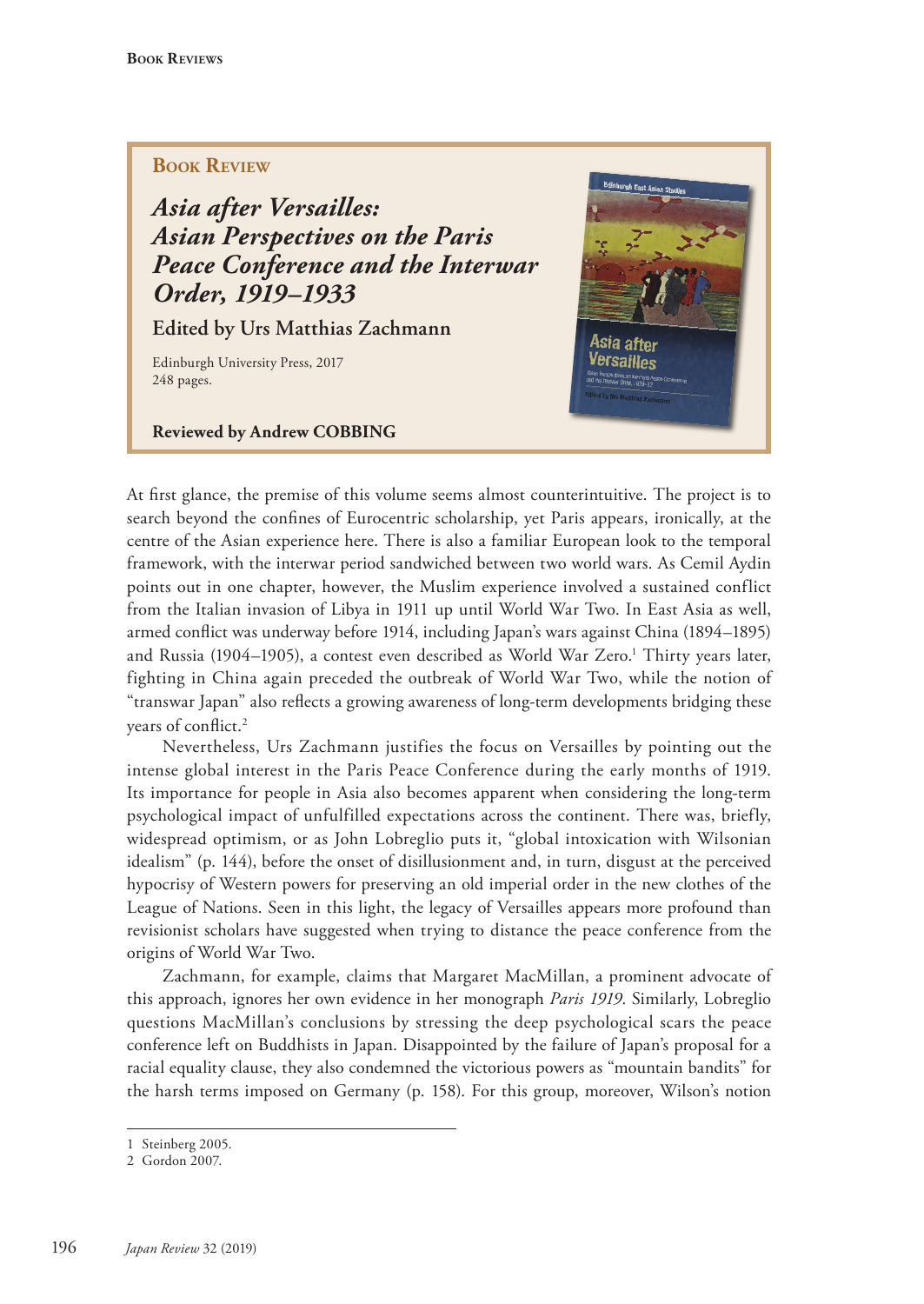of self-determination made awkward reading, prompting fears it might sow unrest among "our people" in Korea. In India, however, it was the popularity of Wilson's idea that would lead to a sense of betrayal, as self-determination was applied only to new successor states in Europe, not to European colonies beyond. Maria Framke shows how some activists still supported recourse to the League of Nations, but there was soon a wider perception that Wilsonian ideals had failed. It was thus a source of discomfort rather than pride to be the only colony signed up to league membership, with financial contributions to match, for as one newspaper put it in 1927, "this venomous reptile is also nourished by India" (p. 131).

This collection is divided into two parts: the first three essays discuss transnational themes that accompanied the war and aftermath, such as pan-Muslim and pan-Asian initiatives; subsequent chapters address topics specific to India, Japan, and China. Mark Metzler calls the war a "storm of globalisation," featuring unprecedented flows of people, among them 140,000 Chinese labourers and over a million Indian labourers and soldiers (p. 46). Other effects included a global influenza pandemic, national awakenings in a wave of mass protests during the Paris Peace Conference, and the onset of a boom-bust cycle in the world economy. As Metzler points out, it was Japan that set the pace in terms of experiencing deflation, then a newly coined term, as early as March 1920.

Conflicting loyalties also transcended borders, such as the Indian soldiers attached to both the Raj and the Caliphate. As Aydin explains, there was a postwar revival of Muslim regionalism, but this soon fractured with the emergence of new national entities, like the Saudi state in control of Mecca and Medina. Further east, attempts were made to convene All-Asia Congresses, in Nagasaki (1925) and Shanghai (1926). Torsten Weber notes that the legacy of Versailles was always present in Japanese Asianist rhetoric from below, ironically providing a framework later co-opted from above by the Japanese state in the 1930s. The differences among delegates at these conferences outweighed their commonalities, however, soon dissipating any sense of unity formed by collective outrage at the rejection of Japan's racial equality proposal in Paris, and new legislation in 1924 curtailing Asian immigration to the United States.

In Japan, meanwhile, public confidence in the diplomatic process more broadly was undermined by the "lacklustre performance" of the Japanese delegation in Paris (p. 116). Naoko Shimazu argues that this negative reception at home was the price paid by the Japanese representatives for overlooking the new importance of staging in public diplomacy, a point illustrated with statesman-like images of Wilson and the Council of Four. A series of cartoons used in advertising also illustrates Hiroko Sakomoto's survey of nationalist messages in interwar Shanghai.

Exploring the ambivalence present in these postwar years, Kevin Doak then traces the attempts of one Japanese intellectual, Tanaka Kōtarō, to reconcile the themes of internationalism and particularism inherited from Versailles. As he points out, Wilson's vision of the state was hardly liberal, his vaunted self-determination always prone to fostering an unfettered ethnic nationalism that could undermine his own League of Nations. Similarly, Gotelind Müller stresses the role of anarchists in orchestrating the May Fourth Movement, questioning the established textbook narrative of a turning point for nationalism in China by noting that the protest was less spontaneous than often portrayed.

Overall, this is a lively, thought-provoking collection, uneven in parts, but offering good breadth of coverage. Perhaps it would also be useful to learn more about Southeast